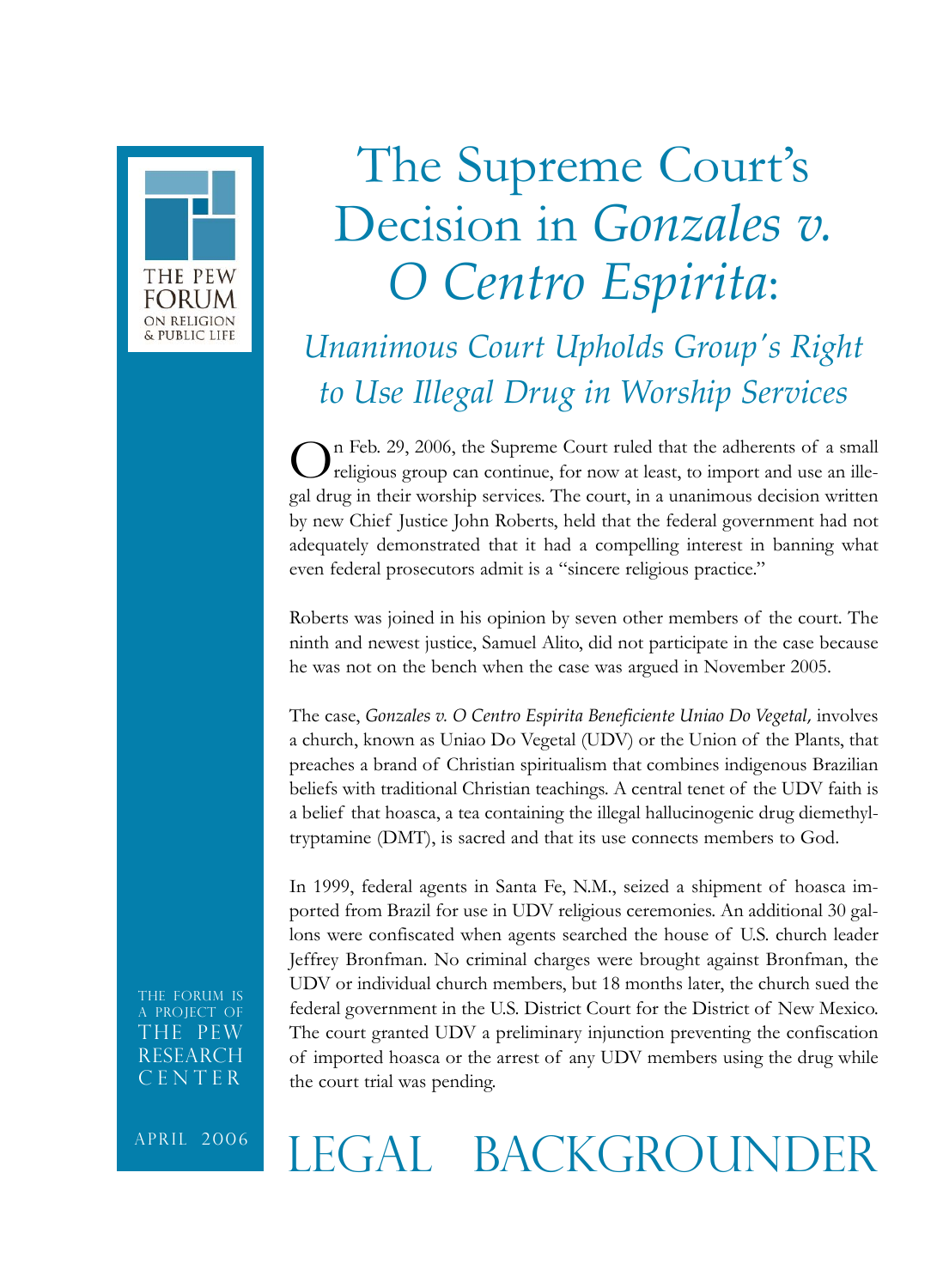The UDV claimed that the 1993 Religious Freedom Restoration Act (RFRA) exempts it from any laws prohibiting the importation and use of hoasca. RFRA states that no federal law

requirement that it demonstrate a compelling interest that outweighs UDV's right to conduct worship services without outside interference. "We conclude that the government has not car-

shall "substantially burden a person's exercise of religion" unless the government proves the law furthers a "compelling governmental interest" and that it has been implemented in a way that is "least restrictive" to religious practices. The federal government countered that the courts cannot grant the church an exception to the nation's

drug laws – in this case the 1970 Controlled Substances Act (CSA), which prohibits the use of DMT for any purpose.

At the district court hearing, the government conceded that the criminalization of hoasca "substantially burdened" the church's religious practice. However, the government argued that it had a compelling interest in protecting the health of UDV members and in preventing the recreational, non-religious or improper use and distribution of DMT. But the district court found that the government's interests in protecting health and preventing drug abuse did not trump the UDV's religious freedom to use hoasca. The court therefore granted the preliminary injunction to protect UDV members and leaders from prosecution, a ruling later upheld by the United States Court of Appeals for the 10th Circuit.

The Supreme Court's decision is in line with these earlier rulings. It found that the federal government failed to meet RFRA's basic

*The chief justice compared the use of hoasca with peyote, which also contains a substance banned by the Controlled Substances Act but which has been legally used for decades by Native American tribes as part of their religious rituals.*

ried the burden expressly placed on it by Congress in the Religious Freedom Restoration Act," Roberts wrote.

In his opinion upholding the injunction, the chief justice compared the use of hoasca with peyote, which also contains a substance, mescaline, that is banned by the Controlled Substances Act but which

has been legally used for decades by Native American tribes as part of their religious rituals. If hundreds of thousands of Native Americans are allowed to use peyote for their religious ceremonies, Roberts wrote, "it is difficult to see how those same findings alone can preclude any consideration of a similar exception for the 130 or so American members of the UDV who want to practice theirs."

The high court also rejected a number of the government's arguments, including its assertion that the district court failed to apply the appropriate evidentiary standard in determining whether to issue its preliminary injunction. Specifically, the government challenged the lower court's decision to grant an injunction to the UDV under RFRA's compelling-interest test, even though the evidence presented by the religious sect was only of roughly equal weight to that submitted by the government. The party seeking a pre-trial injunction must meet a higher standard, the government argued, essentially demonstrating that they are likely to win at trial.

*Pew Forum on Religion & Public Life*